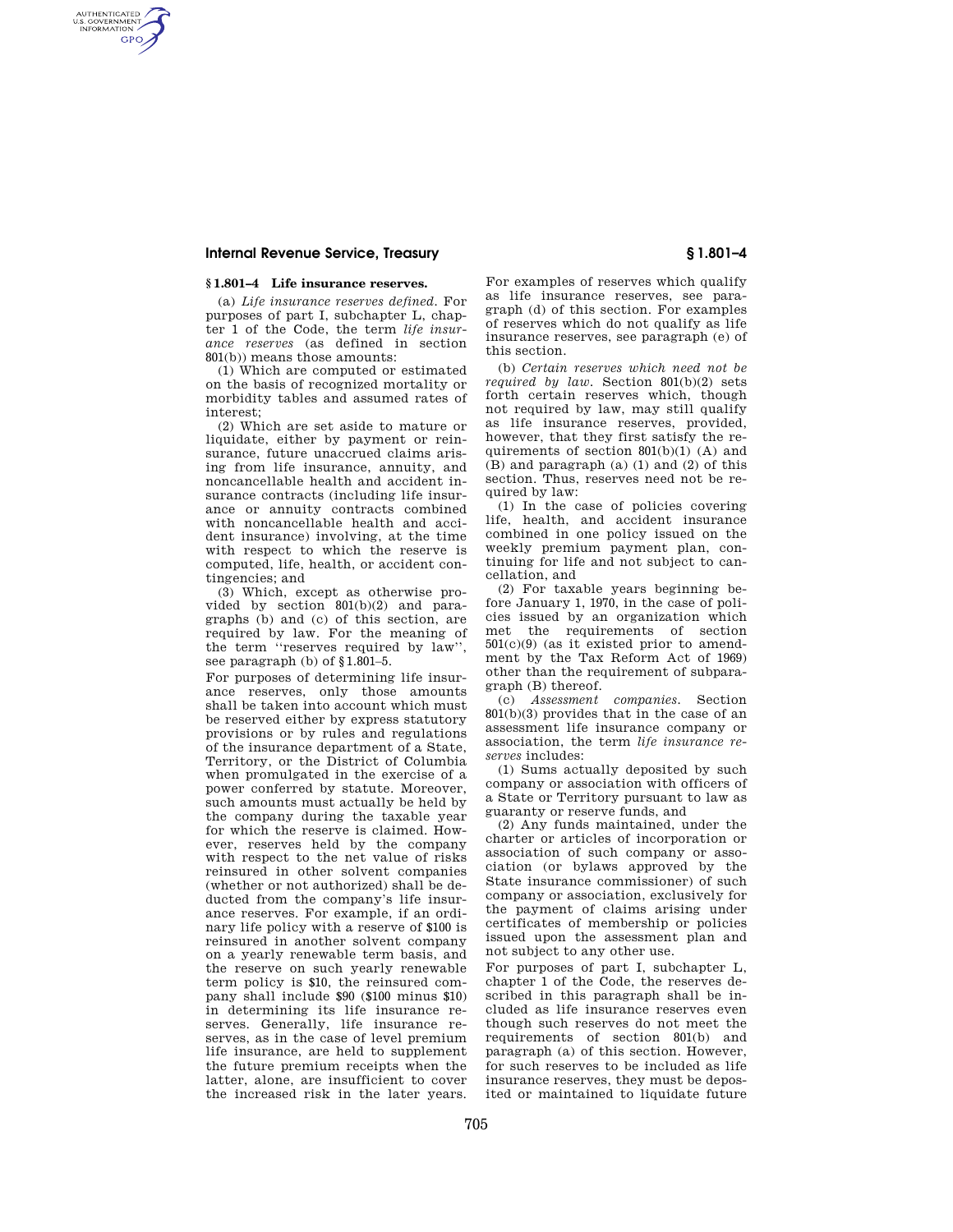unaccrued claims arising from life insurance, annuity, or noncancellable health and accident insurance contracts (including life insurance or annuity contracts combined with noncancellable health and accident insurance) involving, at the time with respect to which the reserve is deposited or maintained, life, health, or accident contingencies. The rate of interest assumed in calculating the reserves described in this paragraph shall be 3 percent, regardless of the rate of interest (if any) specified in the contract in respect of such reserves.

(d) *Reserves which qualify as life insurance reserves.* The following reserves, provided they meet the requirements of section 801(b) and paragraph (a) of this section, are illustrative of reserves which shall be included as life insurance reserves:

(1) Reserves held under life insurance contracts.

(2) Reserves held under annuity contracts (including reserves held under variable annuity contracts as described in section  $801(g)(1)$ .

(3) Reserves held under noncancellable health and accident insurance contracts (as defined in paragraph (c) of §1.801–3) and reserves held under guaranteed renewable health and accident insurance contracts (as defined in paragraph (d) of  $§1.801-3$ ).

(4) Reserves held either separately or combined under contracts described in subparagraphs  $(1)$ ,  $(2)$ , or  $(3)$  of this paragraph.

(5) Reserves held under deposit administration contracts. Generally, the reserves held by a life insurance company on both the active and retired lives under deposit administration contracts will meet the requirements of section 801(b) and paragraph (a) of this section.

However, reserves held by the company with respect to the net value of risks reinsured in other solvent companies (whether or not authorized) shall be deducted from the company's life insurance reserves. See paragraph (a) of this section.

(e) *Reserves and liabilities which do not qualify as life insurance reserves.* The following are illustrative of reserves and liabilities which do not meet the requirements of section 801(b) and para-

**§ 1.801–4 26 CFR Ch. I (4–1–10 Edition)** 

graph (a) of this section and, accordingly, shall not be included as life insurance reserves:

(1) Liability for supplementary contracts not involving at the time with respect to which the liability is computed, life, health, or accident contingencies.

(2) In the case of cancellable health and accident policies and similar cancellable contracts, the unearned premiums and unpaid losses (whether or not ascertained).

(3) The unearned premiums, and un-<br>paid losses (whether or not (whether or not ascertained), on noncancellable life, health, or accident policies (and guaranteed renewable life, health, and accident policies) not included in life insurance reserves. (However, such amounts shall be taken into account under section  $801(a)(2)$  for purposes of determining whether an insurance company is a life insurance company.)

(4) The deficiency reserve (as defined in section 801(b)(4)) for each individual contract, that is, that portion of the reserve for such contract equal to the amount (if any) by which:

(i) The present value of the future net premiums required for such contract, exceeds

(ii) The present value of the future actual premiums and consideration charged for such contract.

(5) Reserves required to be maintained to provide for the ordinary operating expenses of a business which must be currently paid by every company from its income if its business is to continue, such as taxes, salaries, and unpaid brokerage.

(6) Liability for premiums received in advance.

(7) Liability for premium deposit funds.

(8) Liability for annual and deferred dividends declared or apportioned.

(9) Liability for dividends left on deposit at interest.

(10) Liability for accrued but unsettled policy claims whether known or unreported.

(11) A mandatory securities valuation reserve.

(f) *Adjustments to life insurance reserves.* In the event it is determined on the basis of the facts of a particular